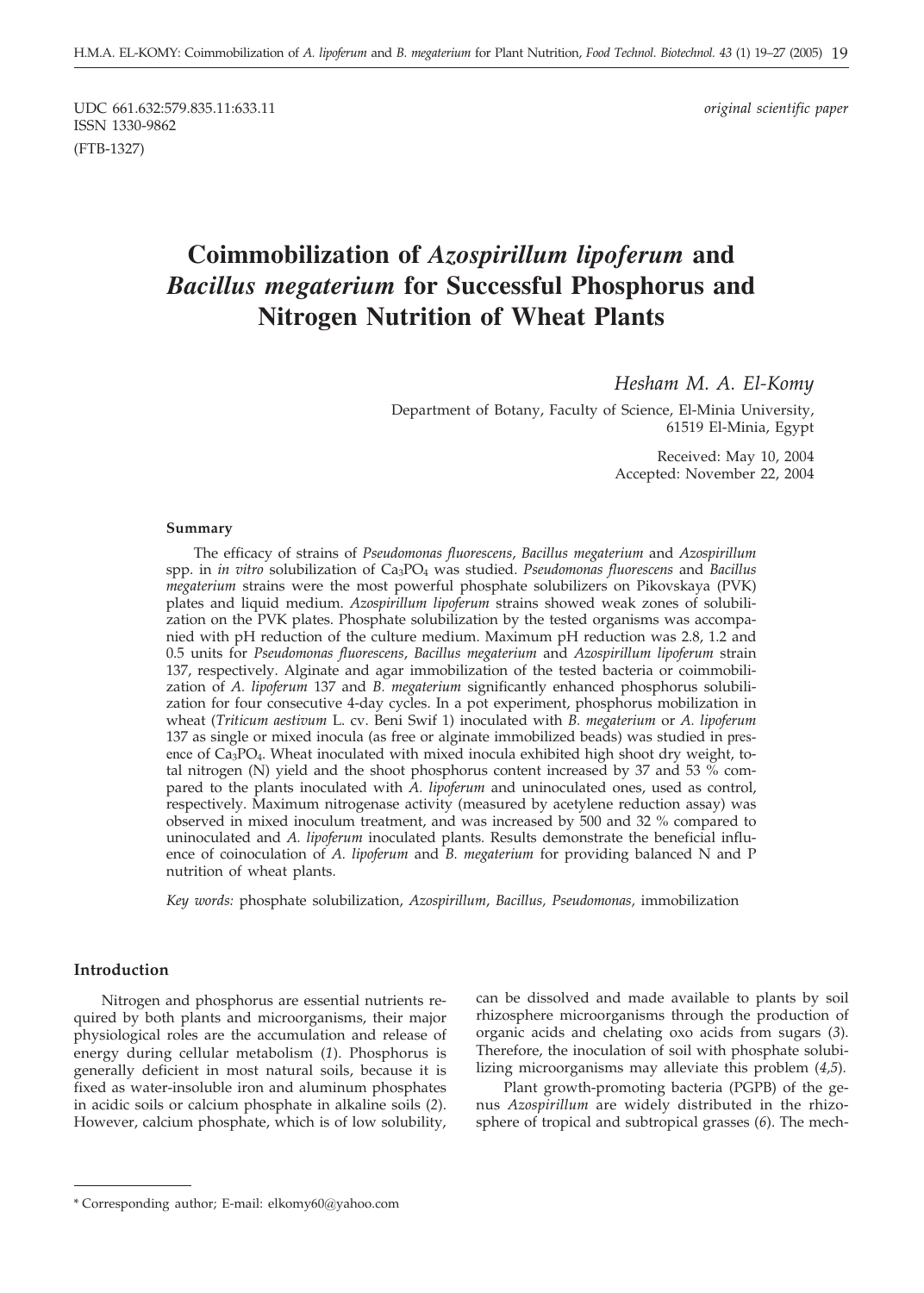anisms by which *Azospirillum* spp. can exert a positive effect on plant growth is probably composed of multiple effects including synthesis of phytohormones,  $N_2$ -fixation, nitrate reductase activity and enhancing minerals uptake (*7,8*). However, very few reports have indicated the P-solubilizing activity by different *Azospirillum* spp. (*3,9*). Therefore, a promising trend for increasing nitrogen and phosphorus availability to plants has been increased using combined inoculation of nitrogen fixing and P-dissolving organisms. There have been many successful attempts to improve plant development by using mixtures of *Azospirillum* and VA mycorrhiza (*10,11*). Similarly, the combined inoculation of *Azospirillum* and P-solubilizing bacteria was successfully used for plant N and P nutrition and growth yield (*12,13*).

In the last few years, several new inocula formulations have been proposed including alginate and agar immobilization inoculants (*14,15*). These carriers permit entrapment of living cells, protecting the organisms against stresses. In addition, microbial immobilization promotes slow release of bacteria into soil (*16,17*). Bashan and Gonzalez (*18*) reported that *Azospirillum* can survive in dry alginate inoculants for prolonged periods without losing effectiveness. Moreover, El-Katatny *et al.* (*19*) demonstrated that microbial immobilization gives prolonged metabolic activity when microbial cells are reused. Organisms could be immobilized separately or coimmobilized together (*20,21*).

The objectives of this study were to investigate the P-solubilizing capacity of different strains of *Azospirillum brasilense* and *Azospirillum lipoferum* as well as other rhizospheric bacterial strains as free or alginate or agar formulations. Another objective was to study the effect of inoculation with such bacterial formulations on growth and N and P nutrition of wheat plants in a pot experiment.

# **Materials and Methods**

#### *Bacterial strains and growth conditions*

Bacterial strains used in this study are listed in Table 1. *Azospirillum lipoferum* strains (Z1, R1, R3 and R5) and *Azospirillum brasilense* strains (Z2, Z5 and R2) were isolated from the rhizosphere of maize and rice by El- -Komy (*22*). *Azospirillum* strains were identified on the basis of usual phenotypic and genetic properties  $(G + C)$ content and DNA-DNA homology) according to Tarrand *et al.* (*23*). *Pseudomonas fluorescens* strain 201 and *Bacillus megaterium* strain 98 were obtained from the culture collection of Botany Department, Faculty of Science, Minia University. Bacterial isolates were maintained on nutrient agar (NA) slopes.

### *Production of inocula and macroencapsulation*

Methods used for production of inocula and macroencapsulation were described earlier (*15,24*). Macroencapsulation was performed using 2 % alginate or agar to obtain beads of 2 mm in diameter. Fresh beads were either used directly, or kept at  $4-5$  °C in sealed flasks for several days. The viable population size of bacteria was determined in pellets before its use in batch cultures and pot experiments. One gram of fresh bead was dis-

Table 1. Solubilization efficiency (SE) of the tested bacteria in PVK plates

|                              | Solubilization efficiency (SE) |       |       |       |  |
|------------------------------|--------------------------------|-------|-------|-------|--|
| <b>Strains</b>               | $t$ /day                       |       |       |       |  |
|                              | $\overline{2}$                 | 4     | 6     | 8     |  |
| P. fluorescens               | 266.6                          | 350.0 | 333.0 | 300.0 |  |
| B. megaterium                | 185.7                          | 167.7 | 150.0 | 83.9  |  |
| A. lipoferum 137             | 157.1                          | 133.3 | 120.0 | 50.0  |  |
| A. lipoferum Z1              | 91.6                           | 107.6 | 128.7 | 63.6  |  |
| A. lipoferum R1              | 88.5                           | 130.0 | 43.5  | 20.6  |  |
| A. lipoferum R3              | 100.0                          | 185.7 | 42.8  | 30.8  |  |
| A. lipoferum R5              | 90.0                           | 65.6  | 30.2  | 25.8  |  |
| A. brasilense R <sub>2</sub> | 0.0                            | 0.0   | 0.0   | 0.0   |  |
| A. brasilense Z2             | 0.0                            | 0.0   | 0.0   | 0.0   |  |
| A. brasilense 75             | 0.0                            | 0.0   | 0.0   | 0.0   |  |

solved in 10 mL of 0.1 M potassium-phosphate buffer (pH=6.8) by shaking vigorously for 45 min. The suspended cells were serially diluted in sterile Na-pyrophosphate (mass fraction, *w*=0.1 %; pH=7.0), and total bacterial counts were measured by the plate dilution method.

# *Screening for phosphate-solubilization in Petri plates*

Bacterial strains were screened for their phosphate- -solubilizing ability on Pikovskaya (PVK) medium (*25*) containing (in g/L): glucose 10,  $Ca_3(PO_4)_2$  5.0,  $(NH_4)_2SO_4$ 0.5, NaCl 0.2,  $MgSO<sub>4</sub>·7H<sub>2</sub>O$  0.1, KCl 0.2, yeast extract 0.5,  $MnSO_4 \cdot H_2O$  0.002, and  $FeSO_4 \cdot 7H_2O$  0.002, agar--agar 17.0, and the pH was adjusted to 7.0 before autoclaving. Four bacterial isolates per plate were inoculated in triplicate with sterile toothpicks. The halo and colony diameter were measured 2, 4, 6 and 8 days after the incubation of the plates at 30 °C. The results are expressed as solubilization efficiency (SE) according to Nguyen *et al.* (*26*) where

$$
SE = \frac{solubilization diameter (S) \cdot 100}{growth diameter}
$$

# *Quantitative estimation of phosphate-solubilization by immobilized or free bacterial isolates in liquid PVK medium*

Experiments were carried out in Erlenmeyer flasks (100 mL) each containing 20 mL of PVK medium, pH= 7.0, before autoclaving. Flasks were inoculated with either 1 mL of bacterial suspension, 3.0 g of fresh alginate or 2.7 g of agar beads containing  $10^9$  CFU/flask. Autoclaved, uninoculated flasks were used as controls. The flasks were incubated at 30 °C as still-surface culture. Cultures were harvested by centrifugation at 7000 x *g* for 10 min, 2, 4, 6 and 8 days after incubation, and the phosphorus in culture supernatant was estimated by the paramolybdate blue method (*27*). Phosphorus content was expressed as  $\mu$ g/mL and pH of the medium was recorded at the same time.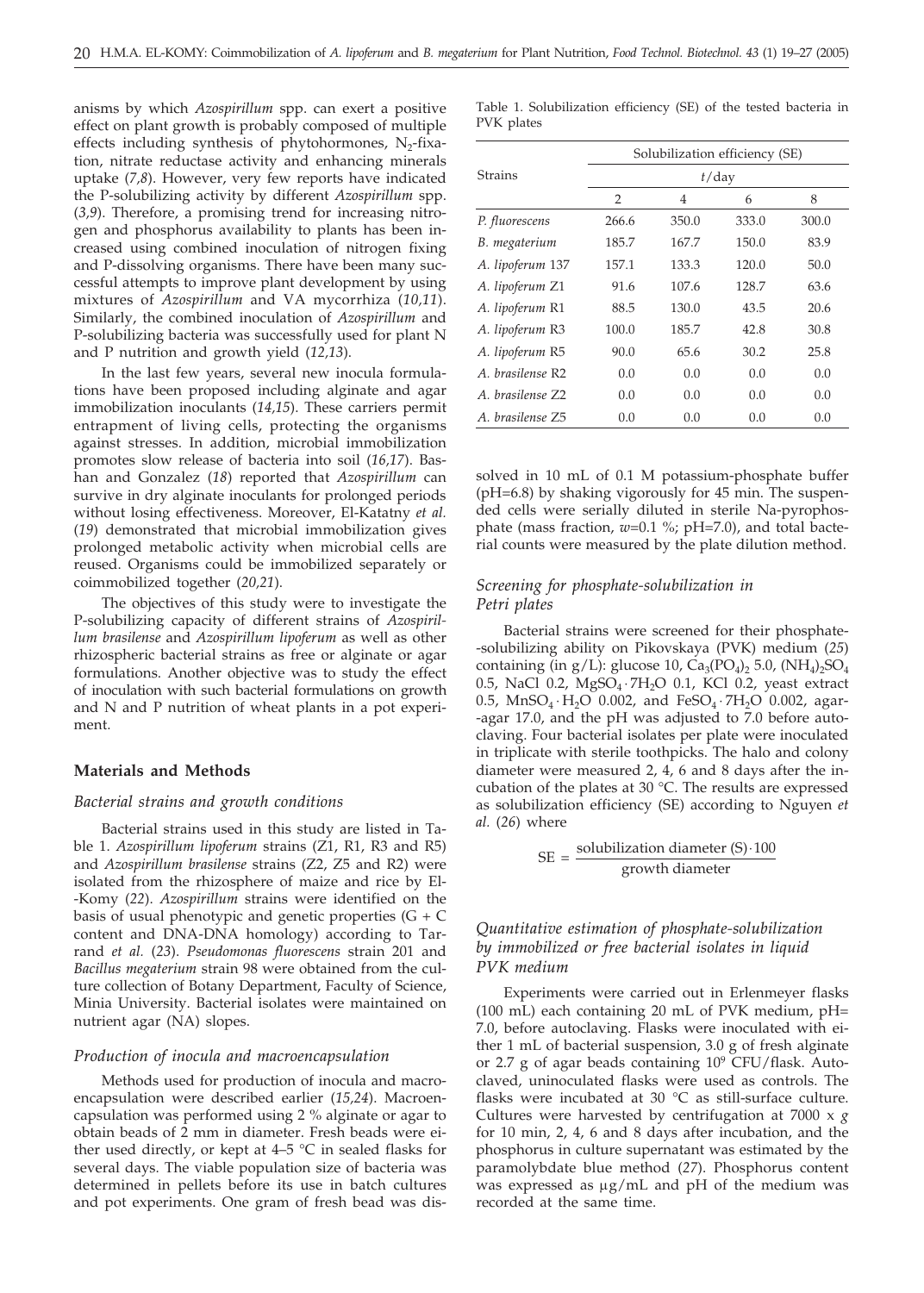## *Repeated use of immobilized bacteria*

The reusability of the immobilized cultures was tested by replacing the PVK-culture medium with a fresh sterile one every 4 days. Cultivation conditions, phosphorus estimation and pH recording were performed as described above.

### *Mobilization of phosphorus in wheat plants*

A pot experiment for studying phosphorus mobilization in wheat plants was made in surface-sterilized plastic pots (500 mL) filled with steam sterilized mixed soil of sand and clay in a mass ratio of 1:2. Chemical analysis of the soil was: pH=8.0, *w*(organic C)=0.15 %, *w*(total N)=0.014 %, *w*(P)=4.0 ppm, *w*(K)=88.0 ppm,  $w(NH_4^+)=3.0$  ppm and  $w(NO_3^-)=0.3$  ppm. Pots, each containing 500 g of soil, were arranged in groups of 5 replications for each treatment. The experimental design was performed as follows; treatment 1: uninoculated soil (control soil); treatment 2: uninoculated soil with the addition of poorly soluble phosphate  $(Ca_3PO_4 0.2 \%)$ ; treatment 3: uninoculated soil with the addition of soluble phosphate (K<sub>2</sub>HPO<sub>4</sub> 0.1% and KH<sub>2</sub>PO<sub>4</sub> 0.1%); treatment 4: soil inoculation with either *B. megaterium*, or *A. lipoferum* strain 137 or a mixture of both as free bacterial suspension  $(10^7 \text{ CFU/seed})$  or equivalent mass of alginate immobilized beads buried near the germinated seeds. Bacterial inoculation was applied with the addition of poorly soluble phosphate  $(\text{Ca}_3\text{PO}_4 \text{ 0.2 } \%)$ . Soluble and poorly soluble phosphate were mixed thoroughly with soil in a plastic bag before use. Five surface sterilized (in 1 % NaOCl for 3 min, then washed with  $H_2O$ ) pregerminated (48 h) seeds of wheat (*Triticum aestivum* L. cv. Beni Swif 1) were transplanted in each pot at 2 cm depth. On the second week after sowing, plants were thinned down to 3 per pot and were irrigated daily as needed.

At harvest (30 days), shoot length (cm/pot), fresh and dry weight (g/pot) were estimated. Nitrogenase activity was assayed in defined fresh washed root (0.2 g) of control and inoculated plants by the acetylene reduction method as described by Turner and Gibson (*28*). Nitrogenase activity in fresh root was expressed as  $n(C_2H_4)$  in nmol/(g h). Total N content of dry shoot was determined after Kjeldahl digestion and total N yield was calculated according to Rennie and Rennie (*29*). Sodium and potassium were determined by flame photometric method (*30*), and calcium and magnesium by the versine titration method (*31*).

### *Statistical analyses*

Results of all repetitions were analyzed together by one-way analysis of variance (ANOVA) at  $P \leq 0.05$  using Statistica Software (PC STAT, Ver. 1A, Copyright 1985, the University of Georgia).

# **Results**

#### *Phosphate solubilization on PVK plates*

The results for the detection of phosphate solubilization by the tested bacterial strains on Pikovskaya medium are shown in Table 1. Solubilization efficiency (SE) was increased after 2 and 4 days of incubation, and then

the solubilization stopped although the colony was still growing. Therefore, the solubilization efficiency (SE) started to decrease after 6 days of incubation. *Pseudomonas fluorescens* and *Bacillus megaterium* strains were able to solubilize phosphate effectively, and recorded higher solubilization efficiency up to 350 and 185, respectively, than different *Azospirillum* strains. While *Azospirillum lipoferum* strains showed weak zone of solubilization on PVK plates, *Azospirillum brasilense* strains did not show any clear zones and did not grow on PVK medium. *Azospirillum lipoferum* strains 137 and Z1 showed relatively high solubilization efficiency up to 157 and 128, respectively, and hence were selected for further tests.

# *Phosphate solubilization on PVK broth by the tested bacteria as free bacterial suspension*

*Pseudomonas fluorescens, Bacillus megaterium* and *Azospirillum lipoferum* strains Z1 and 137 were further tested for their ability to solubilize tricalcium phosphate in PVK broth (Fig. 1). Contrary to indirect measurement of phosphate solubilization by plate assay, the direct measurement of phosphate solubilization in PVK broth resulted in more accurate results, especially for *Azospirillum lipoferum* strains. On PVK broth, the P concentration increased gradually, reached a peak on the 6th day and declined slowly afterwards (Fig. 1). *Pseudomonas fluorescens* and *Bacillus megaterium* strains showed maximum solubilization activity  $(\gamma P)=126.6$  and  $106.5 \mu g/mL$ , re-<br>spectively) on the 6th day, whereas *Azosnirillum lingte*spectively) on the 6th day, whereas *Azospirillum lipoferum* strains Z1 and 137 recorded  $\gamma$ (P)=86.5 and 80.0  $\mu$  g/mL, respectively, pH values decreased gradually in PVK broth respectively. pH values decreased gradually in PVK broth during early days of incubation and no revival was observed in latter days (Fig. 1). Maximum pH reductions recorded were 2.8 and 1.2 units for *Pseudomonas fluorescens* and *Bacillus megaterium* strains, respectively, whereas maximum pH reduction for *Azospirillum lipoferum* strains Z1 and 137 were 0.4 and 0.5 units, respectively.

# *Phosphate solubilization by agar or alginate immobilized bacteria*

Data presented in Fig. 2 showed that phosphate solubilization increased significantly when bacterial strains were used as agar or alginate immobilized beads as compared with bacterial cell-suspension in PVK broth. Earlier reduction in pH values was also observed in PVK broth when bacterial strains were used in the immobilized forms. Maximum pH reductions for immobilized *Pseudomonas fluorescens* and *Azospirillum lipoferum* strains were 3.2 and 2.5 units, respectively, after 6 days of incubation. Coimmobilization of *B. megaterium* and *A. lipoferum* showed maximum phosphate solubilization  $(\gamma P)=260$ and 245  $\mu$ g/mL) as alginate and agar beads, respectively, after 8 days of incubation.

#### *Reusability of immobilized bacteria*

The reusability of agar and alginate immobilized bacteria for P-solubilization was studied. Beads entrapping bacterial strains were used successfully in 4 repetitions in the presence of fresh sterile tricalcium phosphate in PVK broth in each set (Fig. 3). Nearly steady amounts of free phosphorus as well as pH reduction were obtained in sets 1, 2 and 3. However, maximum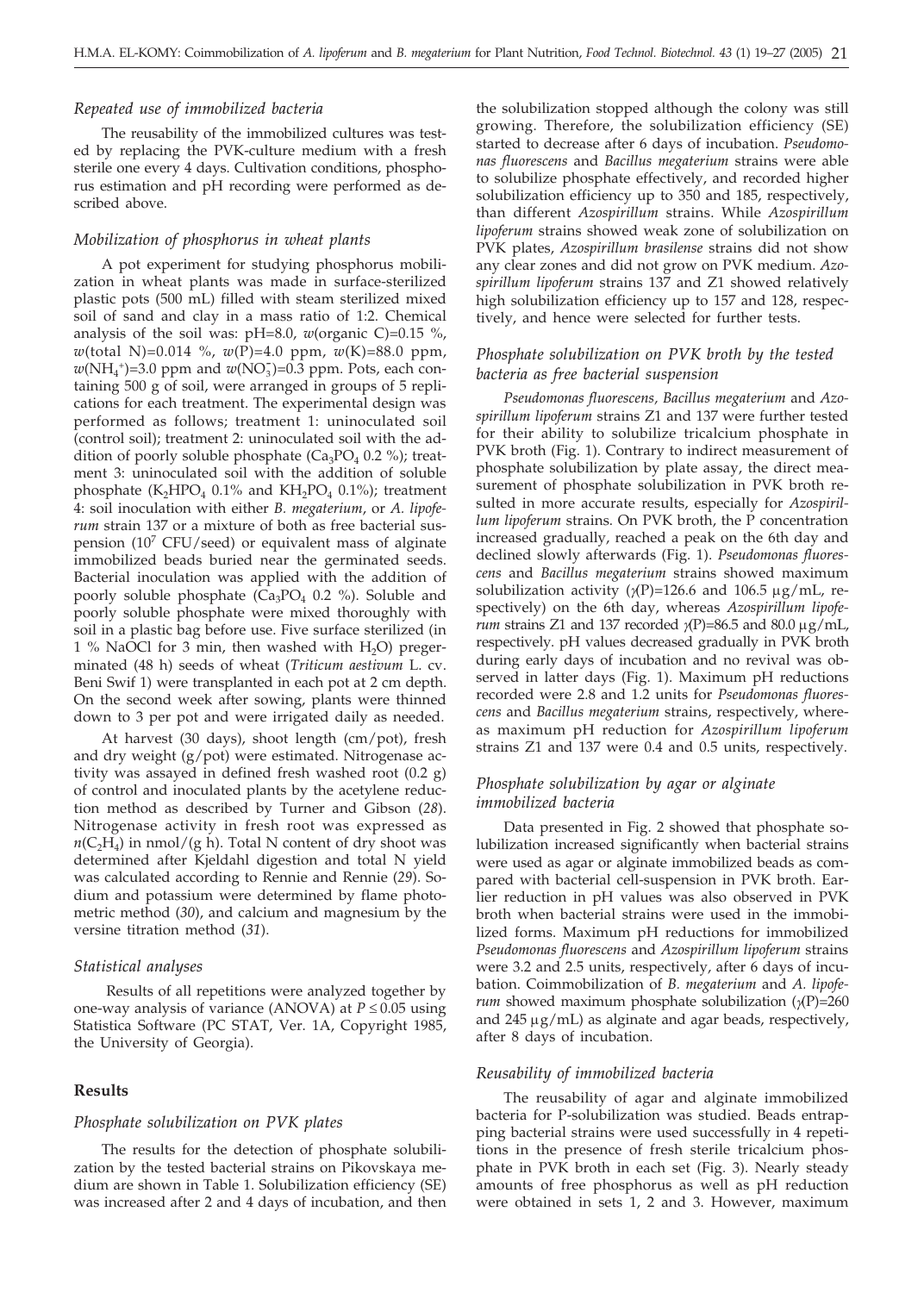

**Fig. 1.** Changes in pH and P concentrations in PVK broth in presence (+) or absence (-) of different bacterial isolates, a) *P. fluorescens*, b) *B. megaterium,* c) *A. lipoferum* 137, and d) *A. lipoferum* Z1. Points on each curve marked with a different letter differ significantly at *P*  $\leq$  0.05 in one-way ANOVA. Bars represent the standard error (s.e.). When the s.e. bar is absent, the s.e. is smaller than the symbol used



**Fig. 2.** Changes in pH and P concentrations in PVK broth by alginate or agar encapsulated bacterial isolates, a) *B. megaterium,* b) *A. lipoferum* 137, and c) coimmobilization. Points on each curve marked with a different letter differ significantly at  $\bar{P} \le 0.05$  in one-way ANOVA. Bars represent the standard error (s.e.). When the s.e. bar is absent, the s.e. is smaller than the symbol used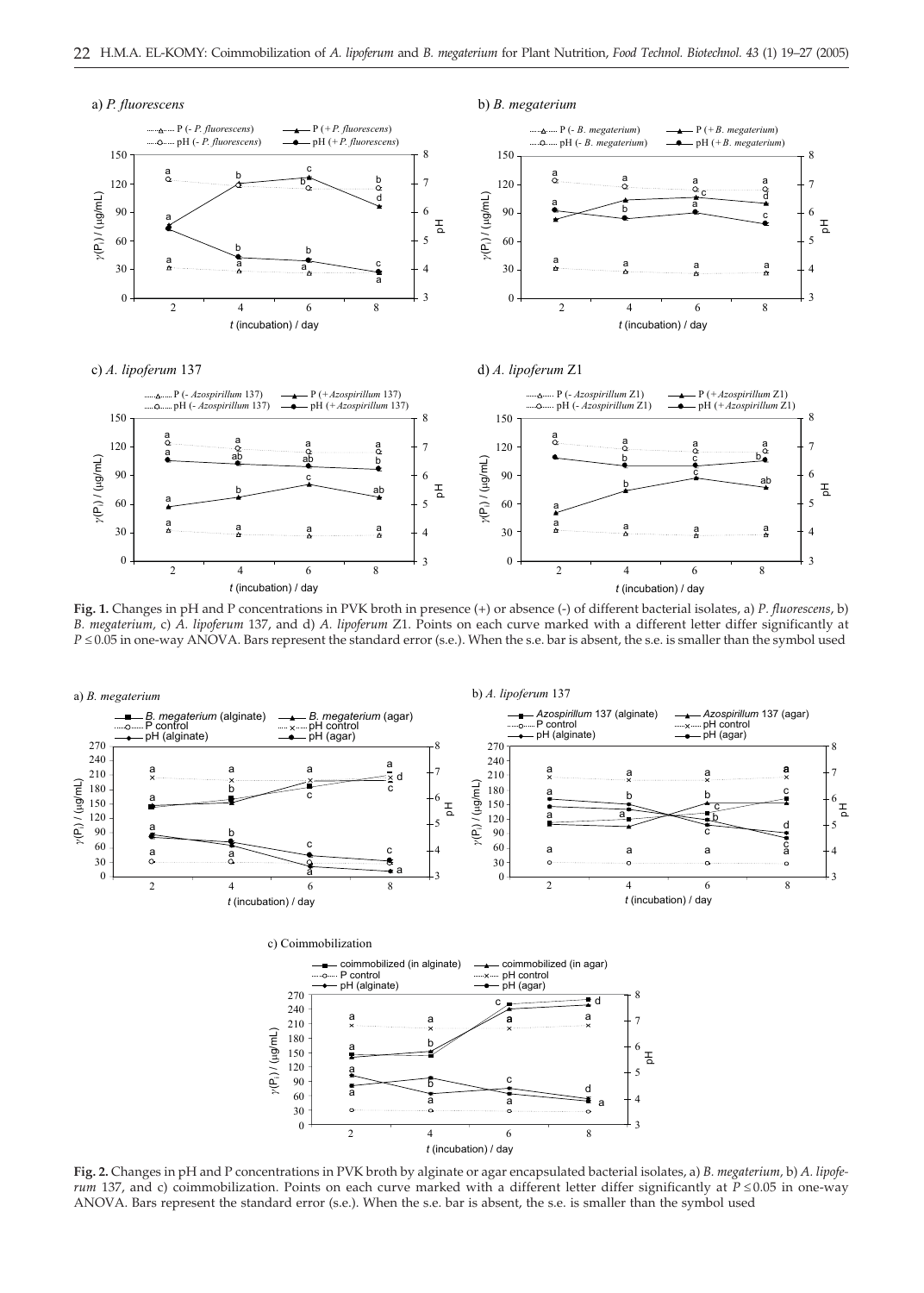

**Fig. 3.** Reusability of alginate or agar immobilized bacteria, a) *B. megaterium,* b) *A. lipoferum* 137, and c) coimmobilization for P-solubilization. Points on each curve marked with a different letter differ significantly at  $P \le 0.05$  in one-way ANOVA. Bars represent the standard error (s.e.). When the s.e. bar is absent, the s.e. is smaller than the symbol used

phosphate solubilization and pH reduction were reported in the 4th set  $(\gamma(P)=180, 120 \text{ and } 250 \text{ µg/mL}$ , and  $\gamma(2P)=2.7, 2.0, \text{and } 2.8$  for B, megaterium A, lingferum 137 pH=2.7, 2.0 and 2.8) for *B. megaterium*, *A. lipoferum* 137 and coimmobilization treatments, respectively.

# *Mobilization of phosphorus in wheat plants*

The results of the inoculation assays are shown in Tables 2 and 3. According to these results, a significant increase in most parameters measured in this study was observed when wheat inoculated with *A. lipoferum*

strain 137 alone or with a mixture of *A. lipoferum* and *B. megaterium* was compared to noninoculated plants. Results also indicated that there were no significant differences in plant growth response when bacterial inocula were used either as free or alginate encapsulated beads (Table 2). Plant dry weight and total shoot N yield of wheat inoculated with mixed inocula were significantly higher than uninoculated control. The influence of inoculation on nitrogenase activity (*in situ*) was apparent at harvesting (30-day-old plants). The maximum level of acetylene reduction in fresh root  $(n(C_2H_4)=34.9 \text{ nmol}/(g \text{ h}))$ 

| Table 2. Effect of inoculation with A. lipoferum 137 and/or B. megaterium on wheat growth, total N yield and nitrogenase activity (in situ) |  |  |
|---------------------------------------------------------------------------------------------------------------------------------------------|--|--|
|                                                                                                                                             |  |  |

| <b>Treatments</b>                       | Aerial height     | Dry shoot mass    | Total N yield     | Nitrogenase activity<br>as $n(C_2H_4)$ |
|-----------------------------------------|-------------------|-------------------|-------------------|----------------------------------------|
|                                         | cm                | $g$ /pot          | $Mg$ /pot         | g h                                    |
| Uninoculated soil                       | 26.0 <sup>a</sup> | $0.11^{\text{a}}$ | $1.12^a$          | 5.6 <sup>a</sup>                       |
| Uninoculated soil + $Ca3PO4$            | $25.0^{\circ}$    | 0.09 <sup>a</sup> | $0.99^{\rm a}$    | 7.1 <sup>a</sup>                       |
| Uninoculated soil + soluble P           | $29.5^{b}$        | $0.12^a$          | 1.10 <sup>a</sup> | $8.5^{\text{a}}$                       |
| Inoculated with A. lipoferum 137*       | 30.0 <sup>b</sup> | $0.16^{\rm b}$    | $1.76^{\rm b}$    | $26.4^{b}$                             |
| Inoculated with B. megaterium*          | $28.3^{ab}$       | $0.12^a$          | 1.36 <sup>c</sup> | 12.1 <sup>ab</sup>                     |
| Coinoculation*                          | 31.0 <sup>c</sup> | $0.18^{b}$        | 1.81 <sup>b</sup> | 34.9 <sup>c</sup>                      |
| Inoculated with A. lipoferum 137**      | 31.3 <sup>c</sup> | $0.15^{ab}$       | 1.80 <sup>b</sup> | $24.9^{b}$                             |
| Inoculated with <i>B. megaterium</i> ** | $29.0^{b}$        | $0.14^{ab}$       | 1.54 <sup>c</sup> | $14.2^{ab}$                            |
| Coinoculation**                         | $29.3^{b}$        | $0.16^{b}$        | $1.88^{\rm b}$    | $32.1^{\circ}$                         |

\* In presence of Ca3PO4 and bacterial suspension inoculum

\*\* In presence of Ca3PO4 and alginate encapsulated inoculum

Readings marked with a different letter differ significantly at  $P \le 0.05$  in one-way ANOVA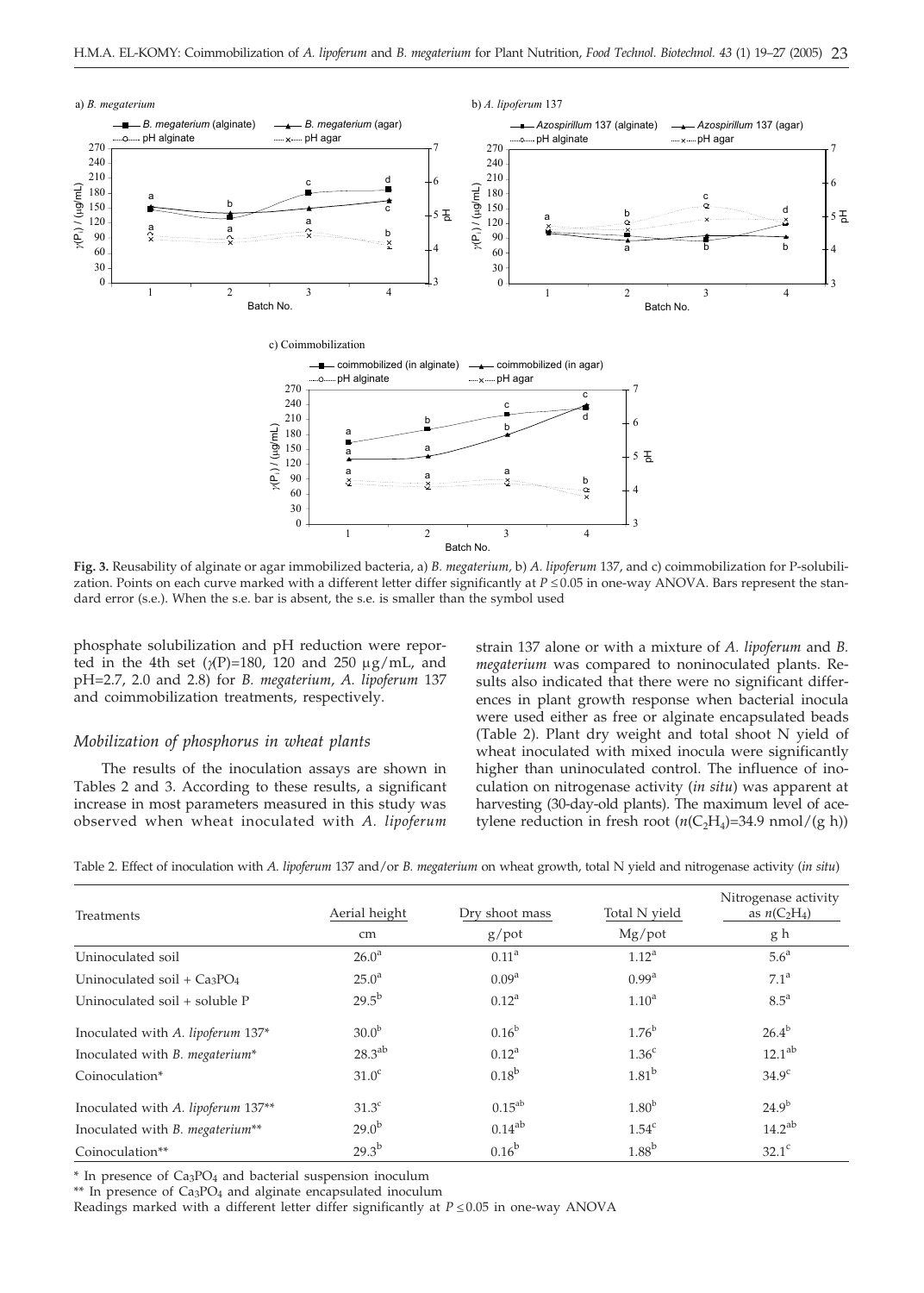| Treatments                         | P                 | Na                 | К                  | Ca                | Mg               |
|------------------------------------|-------------------|--------------------|--------------------|-------------------|------------------|
| Uninoculated soil                  | $2.51^{\circ}$    | $13.40^{\circ}$    | $10.42^{\text{a}}$ | 6.0 <sup>a</sup>  | 3.0 <sup>a</sup> |
| Uninoculated soil + $Ca3PO4$       | $2.55^{\circ}$    | $17.69^{\rm b}$    | 10.97 <sup>a</sup> | 11.0 <sup>b</sup> | $3.6^{\rm b}$    |
| Uninoculated soil + soluble P      | $5.34^{b}$        | $17.64^{b}$        | $15.72^{b}$        | 11.0 <sup>b</sup> | $4.5^{\circ}$    |
| Inoculated with A. lipoferum 137*  | $2.85^{\circ}$    | 17.19 <sup>c</sup> | $13.02^{\circ}$    | $11.5^{\rm b}$    | 4.5 <sup>c</sup> |
| Inoculated with B. megaterium*     | 2.81 <sup>c</sup> | $16.83^{\rm d}$    | $11.35^{\rm d}$    | 8.0 <sup>c</sup>  | 3.9 <sup>b</sup> |
| Coinoculation*                     | 3.73 <sup>d</sup> | $14.67^e$          | $11.44^d$          | 7.0 <sup>d</sup>  | 4.1 <sup>c</sup> |
| Inoculated with A. lipoferum 137** | 2.62 <sup>a</sup> | $17.28^{bc}$       | $12.74^c$          | $7.5^d$           | 5.1 <sup>d</sup> |
| Inoculated with B. megaterium**    | 2.80 <sup>c</sup> | $15.84^f$          | $13.02^{\circ}$    | 6.0 <sup>a</sup>  | $4.5^{\circ}$    |
| Coinoculation**                    | 3.85 <sup>d</sup> | 16.20 <sup>d</sup> | $13.21^{\circ}$    | $7.5^{\rm d}$     | $4.2^{\circ}$    |

Table 3. Effect of wheat inoculation with *A. lipoferum* 137 and/or *B. megaterium* on shoot mineral content (mg/g)

 $*$  In presence of  $Ca<sub>3</sub>PO<sub>4</sub>$  and bacterial suspension inoculum

\*\* In presence of Ca3PO4 and alginate encapsulated inoculum

Readings marked with a different letter differ significantly at  $P \le 0.05$  in one-way ANOVA

was observed after inoculation with mixed inocula, and was increased by 500 and 32 % compared to uninoculated plants used as control and inoculated only with *Azospirillum*, respectively.

Although the P-uptake by wheat plants was higher in soil treated with soluble phosphate than inoculated soil, the phosphorus content in wheat plants inoculated with mixed inoculum was significantly increased by 53 and 37 % as compared to uninoculated control and *Azospirillum* inoculated plants, respectively. Similarly, Na, K, Ca and Mg contents were higher in all inoculation treatments than in untreated control plants (Table 3).

### **Discussion**

Most of the recent literature concerning microbial solubilization of phosphorus in soil and their potential use for enhancement of soil fertility deals with many soil bacteria (*3,5*). However, few reports have also indicated the P-solubilizing activity of some nitrogen-fixing bacteria (*4,32*). Results of this study indicate that *Pseudomonas fluorescens* and *Bacillus megaterium* strains are the most powerful phosphate solubilizers on PVK plates as well as PVK broth. These results are in accordance with previous studies of Rodriguez and Fraga (*3*) and Illmer and Schinner (*33*), especially on tricalcium phosphate and hydroxyapatite rather than rock phosphate.

Our results also indicated that *A. lipoferum* strains showed weak zones of solubilization on PVK plates, while *A. brasilense* strains, non-glucose utilizing bacteria, did not exhibit acidity in the presence of glucose in this medium. *A. lipoferum* strains 137 and Z1 recorded solubilization efficiency up to 157 and 128, respectively, on PVK plates. Similarly, *Azospirillum halopraeferans* strains recorded solubilization efficiency of 150.5–152.0 on Sperber<sup>s</sup> medium (9).

Results also indicated that the P concentration in PVK broth increased gradually, achieving a peak on the 6th day and then declined slowly during the later days (Fig. 1). In general, the bacterial activity was initially slow, and then increased gradually followed by a decline at the end of incubation period. Decrease in P concentration during initial stages in PVK medium can be attributed to the utilization of the existing P for growth development of the organism, in a later phase the bacteria would have started acting on the substrate for the need of nutrients, thus releasing P from poorly soluble sources (*34*).

Poorly soluble P is solubilized mainly by the production of organic acids; consequently,  $P_i$  is released from mineral phosphate by proton substitution for  $Ca^{2+}$ (*35*). In this study, pH values decreased gradually in PVK broth during early days of incubation, and no revival was observed in later days for all the tested bacterial strains (Fig. 1). This supports the major role of organic acid production in mineral phosphate solubilization (*4*).

Entrapment of microbial cells has been reported to improve their metabolic activities and enhance the production of several hydrolic enzymes (*19,36*). Also, alginate immobilization has been used as inoculant for plant growth promoting bacteria (PGPB) for over more than two decades (*16*). Results of this study showed that alginate and agar immobilization of *A. lipoferum* and/or *B. megaterium* improved phosphate-solubilization by these strains compared with free bacterial cell suspension. Moreover, coimmobilization of *A. lipoferum* and *B. megaterium* recorded higher values of phosphate solubilization than single organism alone. These results are consistent with those of de-Bashan *et al.* (*20,21*), who reported that alginate coimmobilization of the microalga *Chlorella vulgaris* with *Azospirillum brasilense* significantly enhanced the metabolic activity of the first organism to remove ammonium and phosphate ions in polluted water samples for 6 consecutive 48-hour cycles.

Results of this study also show that alginate and agar encapsulation of *Azospirillum* and/or *B. megaterium* prolongs the durability of the inoculum and retains or, in some cases, even increases the phosphate solubilization during 4 repetitions. However, it was observed that alginate beads become weak and breakable (fragile) before the last cycle of reuse. This might explain why phosphate solubilization and pH reduction were at their maximum values in the last cycle, since the fragile beads allowed the release of more bacterial cells supporting higher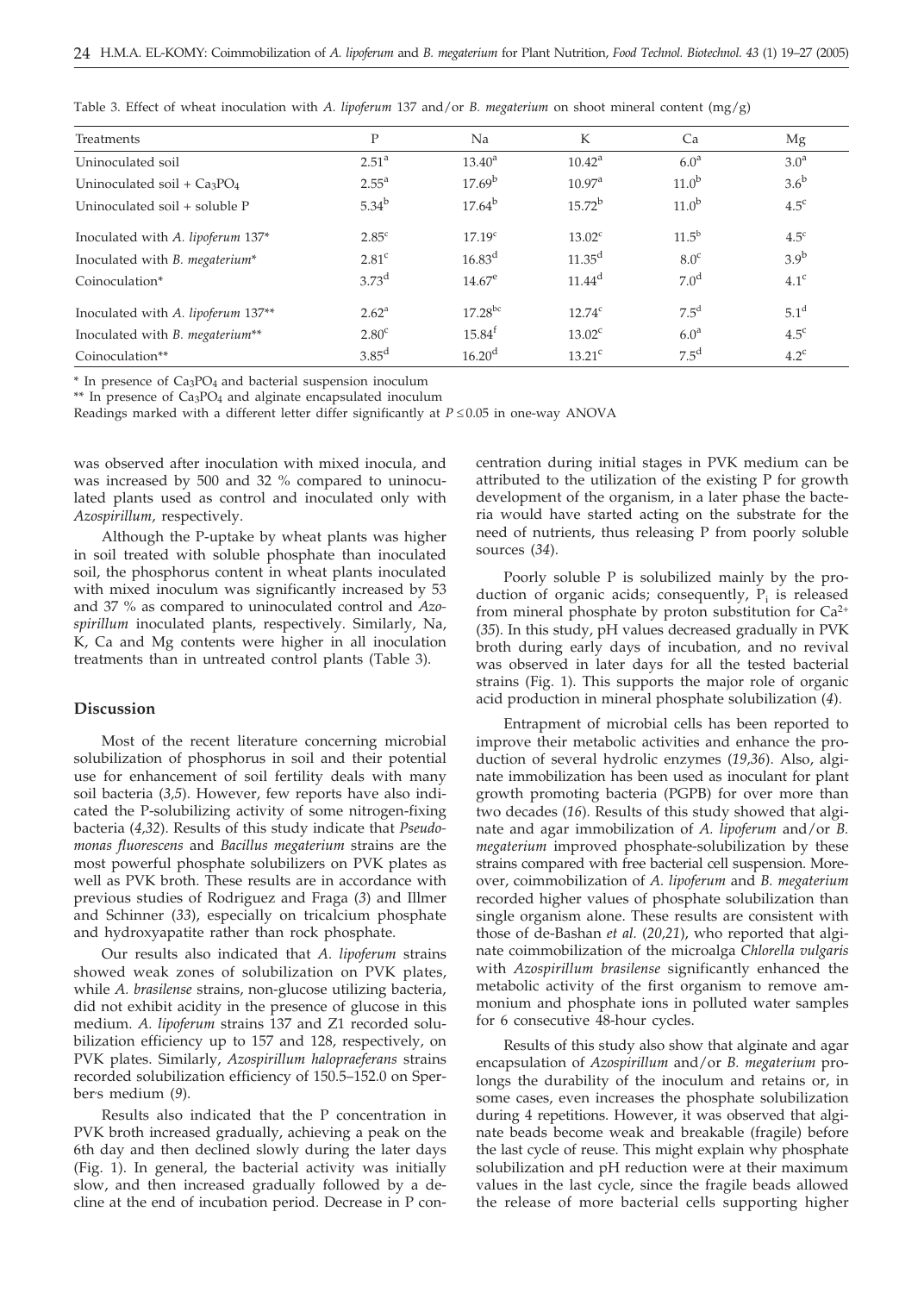solubilization activity. The degradation of beads has been reported to be due to the presence of free phosphate ions in the medium acting as calcium ion trapping, thus affecting the stability of the gel (*37*). In order to overcome this problem, aluminum ion, strontium ion, or several other divalent metal ions can be used instead of calcium ion. Moreover, the treatment of calcium alginate gel with a cationic polymer such as polyethylene imine can improve the stability of the gel in the presence of phosphate (*38*).

*B. megaterium* and *A. lipoferum* 137, as it has been pointed out, were the best phosphate solubilizers in plates and liquid-medium assays. These strains were therefore, selected for studies of phosphorus mobilization in wheat plants. According to the obtained results, although plants inoculated with *A. lipoferum* 137 and  $Ca<sub>3</sub>PO<sub>4</sub>$  have lower phosphorus content than those fertilized with soluble phosphates, they have higher dry weight and total N yield. These results and those reported by other authors confirm that plant growth response to *Azospirillum* inoculation is probably composed of multiple mechanisms including nitrogen fixation, hormonal effect, nitrate reductase activity and enhancing soil nitrogen and mineral uptake (*6,8*).

An alternative approach for the use of phosphate- -solubilizing bacteria as microbial inoculants is the use of mixed cultures or coinoculation with other microorganisms. The results of this study showed that wheat inoculated with mixed inocula of *A. lipoferum* 137 and *B. megaterium* (either as bacterial suspension or alginate beads) in the presence of  $Ca<sub>3</sub>PO<sub>4</sub>$  exhibited high shoot dry weight and total N yield. Also, the phosphorus content increased by 53 and 37 % as compared to uninoculated and *Azospirillum* inoculated plants, respectively. Similarly, coinoculation of *Pseudomonas striata* and *Bacillus polymyxa* strains, showing phosphate-solubilizing ability with a strain of *Azospirillum brasilense*, resulted in a significant improvement of grain and dry matter yields, with a concomitant increase in N and P uptake, compared to separate inoculations with each strain (*12*). Rojas *et al.* (*39*) recorded enhancements in nitrogen fixation, total nitrogen content and root colonization of black mangrove seedlings by the nitrogen fixing bacteria *Phylobacterium* sp. when coinoculated with the P-solubilizing bacterium *Bacillus licheniformis.* Thus, the results of this study and several investigations demonstrate the beneficial influence of combined inoculation of phosphate-solubilizing bacteria and *Azospirillum* or *Azotobacter* on yield, as well as on N and P accumulation in different crops (*13,40*).

In conclusion, coinoculation of wheat with *Azospirillum lipoferum* strain 137 and *Bacillus megaterium* provided more balanced nutrition for the plants, and the improvement in N and P uptake is the major mechanism of PGPB and phosphate-solubilizing bacteria.

# *Acknowledgement*

*Azospirillum lipoferum* strain 137 was kindly supplied by Prof. L. F. Vassyuk, Research Institute of Microbiology (St. Petersburg), Russia.

#### **References**

- *1.* H. Marchner: *Mineral Nutrition of Higher Plants* (2nd ed.), Academic Press, London (1995).
- *2.* S. Singh, K.K. Kapoor, Solubilization of insoluble phosphate by bacteria isolated from different sources, *Environ. Ecol*. *12* (1994) 51–55.
- *3.* H. Rodriguez, R. Fraga, Phosphate solubilizing bacteria and their role in plant growth promotion, *Biotechnol. Adv. 17* (1999) 319–339.
- *4.* P. Illmer, A. Barbato, F. Schinner, Solubilization of hardly- -soluble AlPO4 with P-solubilizing microorganisms, *Soil Biol. Biochem*. *27* (1995) 265–270.
- *5.* J.K. Johri, S. Surange, C.S. Nautiyal, Occurrence of salt, pH, and temperature-tolerant, phosphate-solubilizing bacteria in alkaline soils, *Curr. Microbiol. 39* (1999) 89–93.
- *6.* Y. Bashan, G. Holguin, *Azospirillum*-plant relationships: Environmental and physiological advances (1990–1996), *Can. J. Microbiol*. *43* (1997) 103–121.
- *7.* O. Steenhoudt, J. Vanderleyden, *Azospirillum,* a free-living nitrogen-fixing bacterium closely associated with grasses: Genetic, biochemical and ecological aspects, *FEMS Microbiol. Rev*. *24* (2000) 487–506.
- *8.* H.M. El-Komy, H.M. Abdel-Samad, G.K. Abd El-Baki, Nitrate reductase in wheat plants grown under water stress and inoculated with *Azospirillum* spp., *Biol. Plant*. *46* (2003) 281–287.
- *9.* S. Seshadri, R. Muthkumarasamy, C. Lakshiminarasimhan, S. Ignacimuthu, Solubilization of inorganic phosphates by *Azospirillum halopraeferans*, *Curr. Sci. 79* (2000) 565–567.
- *10.* M.M. Vazquez, S. Cesar, R. Azcon, J.M. Barea, Interactions between arbuscular mycorrhizal fungi and other microbial inoculants (*Azospirillum, Pseudomonas, Trichoderma*) and their effects on microbial population and enzyme activities in the rhizosphere of maize plants, *Appl. Soil Ecol*. *15* (2000) 261–272.
- *11.* A. Alarcon, F.T. Davies, J.N. Egilla, T.C. Fox, A.A. Luna, R. Ferrera-Cerrato, Short term effects of *Glomus claroideum* and *Azospirillum brasilense* on growth and root acid phosphatase activity of *Carica papaya* L. under phosphorus stress, *Rev. Latinoam. Microbiol*. *44* (2002) 31–37.
- *12.* A.R. Alagawadi, A.C. Gaur, Inoculation of *Azospirillum brasilense* and phospate-solubilizing bacteria on yield of *Sorghum bicolor* (L. Moench) in dry land, *Trop. Agric*. *69* (1992) 347–350.
- *13.* A.A. Belimov, A.P. Kojemiakov, C.V. Chuvarliyeva, Interaction between barley and mixed cultures of nitrogen fixing and phosphate-solubilizing bacteria, *Plant Soil*, *173* (1995) 29–37.
- *14.* Y. Bashan, J.P. Hernandez, L.A. Leyva, M. Bacilio, Alginate microbeads as inoculant carriers for plant growth- -promoting bacteria, *Biol. Fertil. Soils, 35* (2002) 359–368.
- *15.* H.M. El-Komy, Survival of and wheat-root colonization by alginate encapsulated *Herbaspirillum* spp., *Folia Microbiol*. *46* (2001) 25–30.
- *16.* Y. Bashan, Alginate beads as synthetic inoculant carriers for slow release of bacteria that affect plant growth, *Appl. Environ. Microbiol*. *51* (1986) 1089–1098.
- *17.* G.M. Shaban, H.M. El-Komy, Survival and proliferation of alginate encapsulated *Trichoderma* spp. in Egyptian soil in comparison with allyl alcohol soil fumigation, *Mycopathologia*, *136* (2000) 33–40.
- *18.* Y. Bashan, L.E. Gonzalez, Long-term survival of the plant- -growth promoting bacteria *Azospirillum brasilense* and *Pseudomonas fluorescens* in dry alginate inoculant, *Appl. Microbiol. Biotechnol*. *51* (1999) 262–266.
- *19.* M.H. El-Katatny, A.M. Hetta, G.M. Shaban, H.M. El-Komy, Improvement of cell-wall degrading enzymes produc-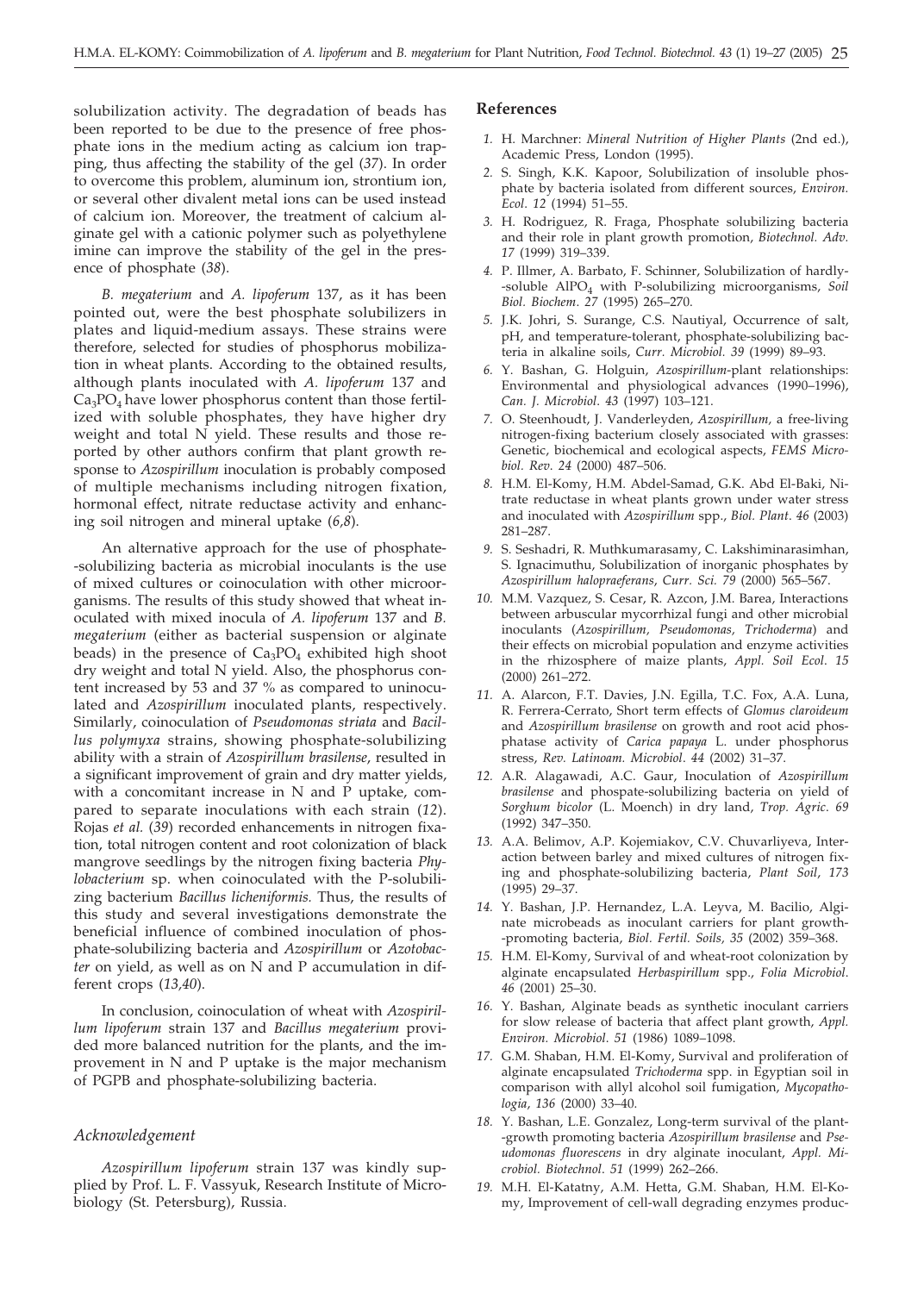tion by alginate encapsulated *Trichoderma* spp., *Food Technol. Biotehnol. 41* (2003) 219–225.

- *20.* L.E. de-Bashan, M. Moreno, J.P. Hernandez, Y. Bashan, Removal of ammonium and phosphorus ions from synthetic wastewater by the microalgae *Chlorella vulgaris* coimmobilized in alginate beads with the microalgae growth- -promoting bacterium *Azospirillum brasilense*, *Water Res*. *36* (2002) 2941–2948.
- *21.* L.E. de-Bashan, J.P. Hernandez, T. Morey, Y. Bashan, Microalgae growth-promoting bacteria as »helpers« for microalgae: A novel approach for removing ammonium and phosphorus from municipal wastewater, *Water Res. 38* (2004) 466–474.
- *22.* H.M. El-Komy, L.F. Vassyuk, A.M. Abdel Wahab: Response of *Zea mays* Varieties to Inoculation with *Azospirillum*: Pot and Field Experiments. In: *Nitrogen Fixation with Non-Legumes*, *The 6th International Symposium on Nitrogen Fixation with Non-Legumes*, N.A. Hegazi, M. Fayez, M. Monib (Eds.) The American University in Cairo Press, Cairo (1993) pp. 477–478.
- *23.* J.J. Tarrand, N.R. Krieg, J. Dobereiner, A taxonomic study of the *Spirillum lipoferum* group, with descriptions of a new genus, *Azospirillum* gen nov. and two species, *Azospirillum lipoferum* (Beijerink) comb. nov. and *Azospirillum brasilense* sp. nov., *Can. J. Microbiol*. *24* (1978) 967–980.
- *24.* M.P.J. Kierstan, M.P. Coughlan: Immobilization of Cells and Enzymes by Gel Entrapment. In: *Immobilized Cells and Enzymes: A Practical Approach,* J. Woodward (Ed.), IRL Press, Oxford (1985) pp. 39–48.
- *25.* R.I. Pikovskaya, Mobilization of phosphorus in soil in connection with the vital activity of some microbial species, *Microbiologiya*, *17* (1948) 362–370.
- *26.* C. Nguyen, W. Yan, F. Le Tacon, F. Lapeyrie, Genetic variability of phosphate solubilizing activity by monocaryotic and dicaryotic mycelia of the ectomycorrhizal fungus *Laccaria bicolor* (Maire) P.D. Orton, *Plant Soil*, *143* (1992) 193– 199.
- *27.* S.R. Olsen, L.E. Sommers: Phosphorus. In: *Methods of Soil Analysis, Part 2,* A.L. Page, R.H. Miller, D.R. Keeeny (Eds.), American Society of Agronomy, Madison, Wisconsin (1982) pp. 403–430.
- *28.* G.L. Turner, A.H. Gibson: Measurements of Nitrogen Fixation by Indirect Means. In: *Methods for Evaluating Biological Nitrogen Fixation*, F.J. Bergerson (Ed.), John Wiley & Sons, New York (1980) pp. 111–138.
- 29. R.J. Rennie, D.A. Rennie, Techniques for quantifying N<sub>2</sub> fixation in association with non-legumes under field and greenhouse conditions, *Can. J. Microbiol*. *29* (1983) 1022–1035.
- *30.* V. Williams, S. Twine: Flame Photometric Methods for Sodium, Potassium and Calcium. In: *Modern Methods of Plant Analysis, Vol. V,* K. Paech, M.V. Tracey (Eds.), Springer- -Verlag, Berlin (1960) pp. 3–5.
- *31.* G. Schwarzenbach, W. Biedermann, Complexons X. Alkaline earth complexes of O,O-dihydroxy-azodyes, *Helv*. *Chim. Acta, 31*(1948) 678–687.
- *32.* M.H. Abd-Alla, Phosphate and the utilization of organic phosphorus by *Rhizobium leguminosarum* biovar. *viceae*, *Lett. Appl. Microbiol*. *18* (1994) 294–296.
- *33.* P. Illmer, F. Schinner, Solubilization of inorganic phosphate by microorganisms isolated from forest soils, *Soil Biol. Biochem*. *24* (1992) 389–395.
- *34.* Y.S. Babenko, G. Tyrygina, E.F. Grigoryev, L.M. Dolgikh, T.I. Borisova, Biological activity and physiologo-biochemical properties of bacteria dissolving phosphates, *Microbiologiya, 53* (1984) 533–539.
- *35.* A.H. Goldstein: Involvement of the Quinoprotein Glucose Dehydrogenase in the Solubilization of Exogenous Phosphates by Gram-Negative Bacteria. In: *Phosphate in Microorganisms: Cellular and Molecular Biology*, A. Torriani-Gorini, E. Yagil, S. Silver (Eds.), ASM Press, Washington DC (1994) pp. 197–203.
- *36.* M.S. El-Katatny, H.M. El-Komy, G.M. Shaban, A.M. Hetta, M.H. El-Katatny, Effect of benomyl on chitinase and  $\beta$ -1,3--glucanase production by free and alginate encapsulated *Trichoderma harzianum*, *Food Technol. Biotechnol*. *42* (2004) 83–88.
- *37.* L.F. Kennedy, J. Cabral: Immobilization of Biocatalysts by Metal–Linked Chelation Processes. In: *Immobilized Cells and Enzymes: A Practical Approach,* J. Woodward (Ed.), IRL Press, Oxford (1985) pp. 19–37.
- *38.* I.A. Veliky, R.E. Williams, The production of ethanol by *Saccharomyces cerevisiae* immobilized in polycation-stabilized calcium alginate gels, *Biotechnol. Lett*. *3* (1981) 275–280.
- *39.* A. Rojas, G. Holguin, B.R. Glick, Y. Bashan, Synergism between *Phyllobacterium* sp. (N<sub>2</sub>-fixer) and *Bacillus licheniformis* (P-solubilizer), both from a semiarid mangrove rhizosphere, *FEMS Microbiol. Ecol. 35* (2001) 181–187.
- *40.* B.S. Kundu, A.C. Gaur, Rice response to inoculation with N2-fixing and P-solubilizing microorganisms, *Plant Soil*, *79* (1984) 227–234.

# **Koimobilizacija** *Azospirillum lipoferum* **i** *Bacillus megaterium* **za uspje{nu ishranu p{enice fosforom i du{ikom**

#### **Sa`etak**

Proučavana je učinkovitost sojeva *Pseudomonas fluorescens*, *Bacillus megaterium* i Azospi*rillum* spp. da otapaju kalcijev fosfat *in vitro.* Sojevi *Pseudomonas fluorescens* i *Bacillus megaterium* najviše su otapali fosfate na pločama Pikovskaja (PVK) i u tekućem mediju. Na PVK-pločama sojevi *Azospirillum lipoferum* pokazivali su najslabiju zonu otapanja. Otapanje fosfata testiranim organizmima popraćeno je snizivanjem pH u podlozi. Maksimalno snizivanje pH iznosilo je za *Pseudomonas fluorescens* 2,8, za *Bacillus megaterium* 1,2, a za soj *Azospirillum lipoferum* 0,5 jedinica. Imobilizacija ispitivanih bakterija alginatom i agarom ili koimobilizacija A. lipoferum 137 i B. megaterium bitno je povećala otapanje fosfora tijekom 4 uzastopna četverodnevna ciklusa. U pokusima provedenim u loncu mobilizacija fosfora u p{enici (*Triticum aestivum* L. cv. Beni Swif 1), inokuliranoj samo s *B. megaterium* i *A. lipofe-*